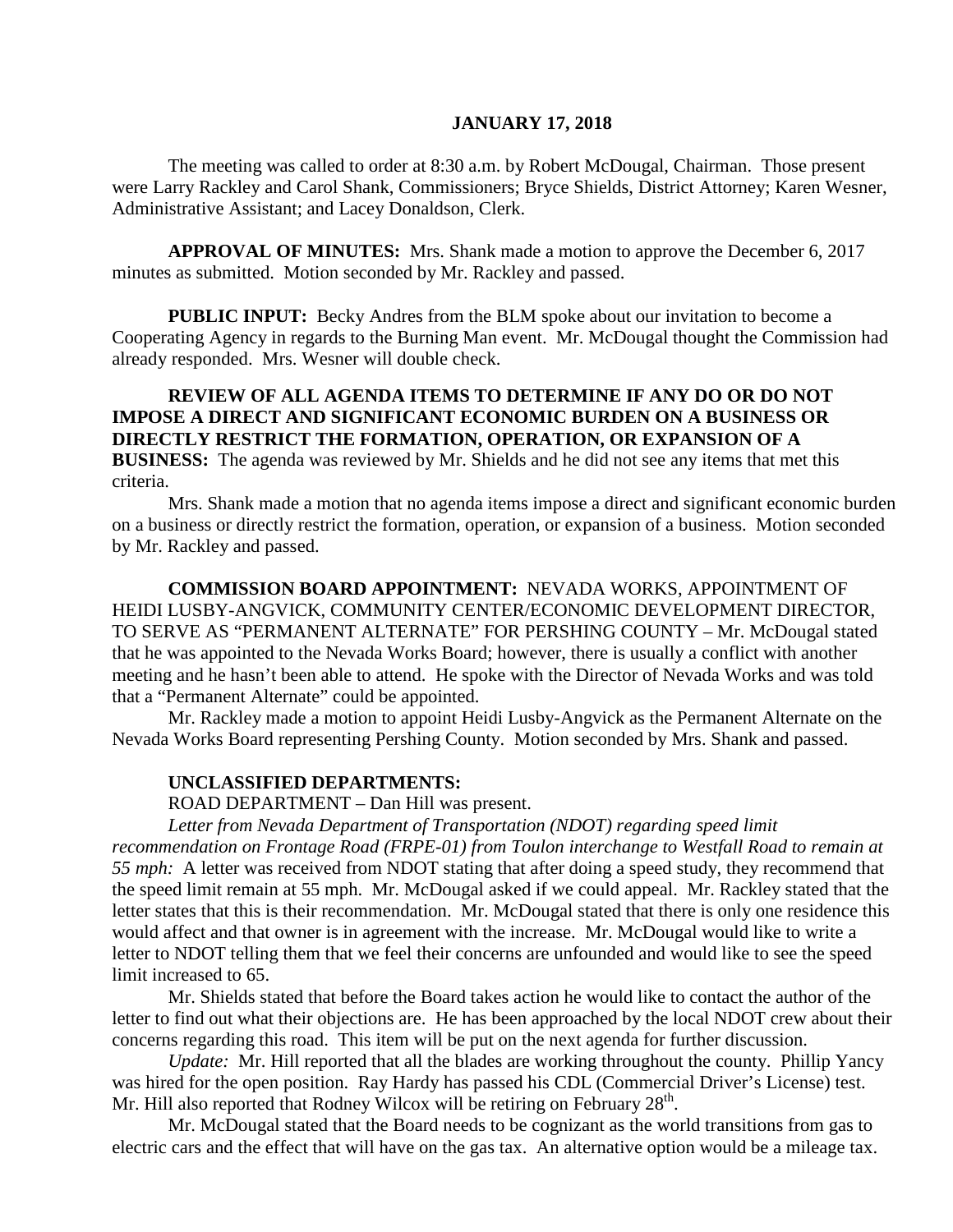LANDFILL & RECYCLING – Dan Hill was present.

Mr. Hill reported that they received a letter from NDEP (Nevada Division of Environmental Protection) regarding the recent inspection. They are working on solutions to their concerns. One of the issues was how the equipment failure was handled and another was the response to the fire. Mr. Hill also reported that they burned the waste pile yesterday.

BUILDINGS AND GROUNDS – John Handka was present.

Mr. Handka reported that the new doors at the Courthouse have been installed as well as the new lights above them. The trees on Cornell have been cut down. There are some stumps that still need to be dealt with. The emergency lights have been installed in Grass Valley. They have also replaced a few runway lights at the Airport.

Mr. McDougal stated that he was asked by a pilot why we don't have "KLOL" on the tower and "Derby Field" on the other building. Mr. Handka stated that he had wondered the same thing.

*Request for Lover's Aloft event to use McDougal Park on February 17 & 18, 2018:* Mr. Handka stated that he has no concerns.

Mr. Rackley made a motion to approve the request to allow the Lover's Aloft event to use McDougal Park on February  $17<sup>th</sup>$  and  $18<sup>th</sup>$ , 2018. Motion seconded by Mrs. Shank and passed.

Mr. Heidemann stated that it will not be a competition this year, just a rally.

**DERBY FIELD AIRPORT:** APPROVAL TO PROVIDE COURTESY CAR AT THE AIRPORT, APPROVAL OF GUIDELINES FOR USE OF COURTESY CAR AND APPROVAL OF NECESSARY FORMS AND WAIVERS –Mr. Rackley gave the Board some information regarding courtesy cars at other airports. Mr. Handka had some concerns. He stated that he thought it is a good idea, just maybe not for the County. Mr. Shields spoke about liability concerns. He also spoke about the County's vehicle policy and wondered what message this would send to the employees.

Mr. Rackley stated that they could also look at having a non-county vehicle available for use. Mr. McDougal stated that he understood the concerns and feels more research should be done, as we need to do everything we can to increase business related activity at the airport.

Mr. Rackley also stated that he had spoken with Mike Dikun from Armstrong Consulting and Kurt Haukohl from NDOT's Aviation Division and they both feel it's something that needs to be worked out.

Mrs. Childs stated that if they are considering the vehicle parked at the Road Department, it belongs to the 11<sup>th</sup> Judicial, not the County. She also stated that the Airport doesn't have a budget for these extra expenses. She also reminded the Board that the Airport is a stand-alone budget.

Mrs. Shank stated that in the past, the local hotels would bring a van out to pick pilots and their passengers up when requested. Mr. Handka stated that the Royal Inn still provides this service.

Mr. Handka stated he isn't opposed to the idea, he just doesn't think the County should take on this risk. More research will be done and this will be put back on a future agenda.

#### **APPROVAL OF SCOPE OF WORK, AIRPORT CAPITAL IMPROVEMENT PLAN AND 2018 FAA (FEDERAL AVIATION ADMINISTRATION) GRANT APPLICATION:** Mike Dikun from Armstrong Consulting was present.

Mr. Dikun and Mr. Rackley gave an overview of the proposed project and the 5 year plan. Mr. Rackley was concerned about the engineering fees in the Scope of Work. It was noted that those fees are included in the grant application and would not be an additional expense to the County. Mrs. Donaldson explained that Armstrong draws up a grant draw-down package, which includes any invoices due to them or contractors. Mrs. Donaldson submits the package to the FAA and submits a voucher to the Auditor's office for payment. We receive the grant funds prior to the vendors being paid.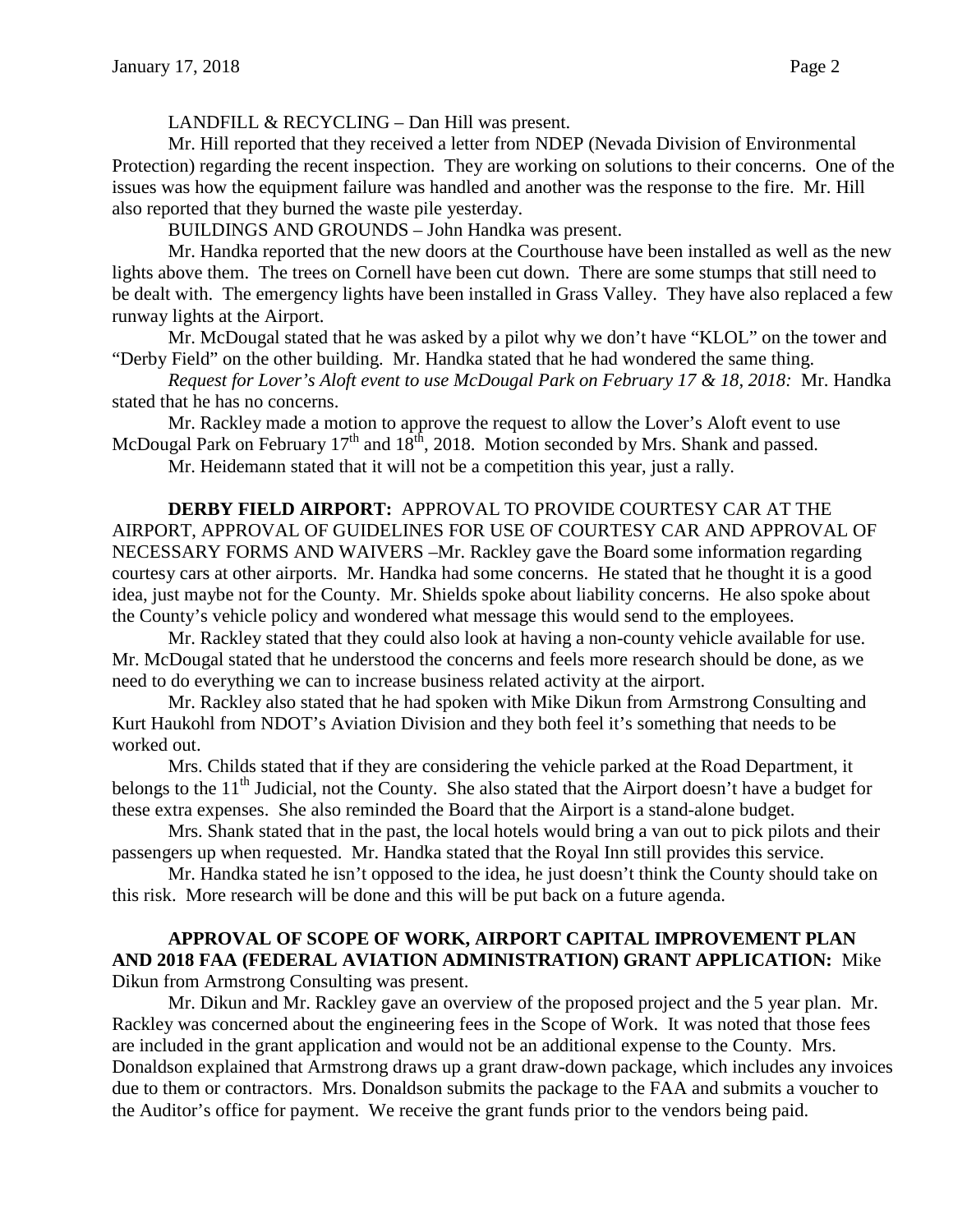Mrs. Shank made a motion to approve the Scope of Work as prepared by Armstrong Consultants, the Airport Capital Improvement Plan and the 2018 FAA Grant Application for a Snow Removal Equipment Building as presented. Motion seconded by Mr. Rackley and passed.

### **UNCLASSIFIED DEPARTMENTS, CONT.D:**

FIRE/AMBULANCE DEPARTMENTS –

*LOVELOCK:* Rodney Wilcox, newly elected Fire Chief, was present.

Chief Wilcox gave the Board the new list of officers and updated roster. They will be having a class next Tuesday for the F Endorsements. They are also working on the Firefighter I and II certifications and are looking into an alternative.

*GRASS VALLEY:* Sean Burke was present.

Mr. Burke stated that they also had officer elections at the start of the year and nothing changed. Last year they responded to approximately 75 calls. Mr. Burke wanted to thank the Road Department for all their help with the dirt work and gravel for the expansion of the firehouse.

*IMLAY: Request to purchase washer/dryer under Capital Outlay funds –* Mrs. Childs stated that she spoke with Gerry Monroe regarding this request. He has \$1,575 left in Capital Outlay that he doesn't plan to use and would like to move that money to small equipment so he can purchase a washer and dryer with those funds.

Mr. Rackley made a motion to approve the request to move funds from the Imlay Fire Department's Capital Outlay to Small Equipment for the purchase of a washer and dryer. Motion seconded by Mrs. Shank and passed.

*RYE PATCH:* It was noted that three members passed their EMT classes.

LIBRARY – *Approval to remove inventory items (Computer monitor, #L0331-A; Computer, #L0324; Computer, #L0388; Computer, #L0389):* Justin Abbott will be making a trip to Carson to dispose of some old computers and equipment, so he will take these as well.

Mrs. Shank made a motion to approve the removal of inventory items from the Library's inventory as noted. Motion seconded by Mr. Rackley and passed.

IT DEPARTMENT – Justin Abbott was present.

Mr. Abbott reported that he is drafting an IT and Security policy and will get it to the Board for review. The Devnet server rack and equipment is here and the servers should be delivered shortly. A representative from Devnet will be here on February  $2<sup>nd</sup>$  to start installing everything. Mr. Abbott did send a notice to the departments letting them know there will be sporadic network outages throughout the process. The website conversion is still ongoing.

Mr. Abbott also reported that he met with Jojo Myers Campos, Broadband Manager for the Governor's Office of Science, Innovation and Technology, and David Isner from Sky Fiber Internet in Reno. They discussed the E-Rate project with the School District as well as other projects they have in the area. They also discussed what the County's needs are.

Mr. McDougal spoke about the upcoming budgeting process. With this being a new department, he encouraged Mr. Abbott to work with Mrs. Childs in regards to infrastructure upgrades and developing a budget.

## **ELECTED DEPARTMENTS:**

LACEY DONALDSON, CLERK-TREASURER – Mrs. Donaldson reported that the first payment on the new voting machines was made in November and we have already been reimbursed by the State. The paper ballot tabulation equipment was received yesterday and Dominion will be here January  $22<sup>nd</sup>$  and  $23<sup>rd</sup>$  to install it and complete the acceptance testing. Dominion will be holding training for the new equipment in Minden February 21-23, so Tina Gallagher will be here for the Commission meeting that week.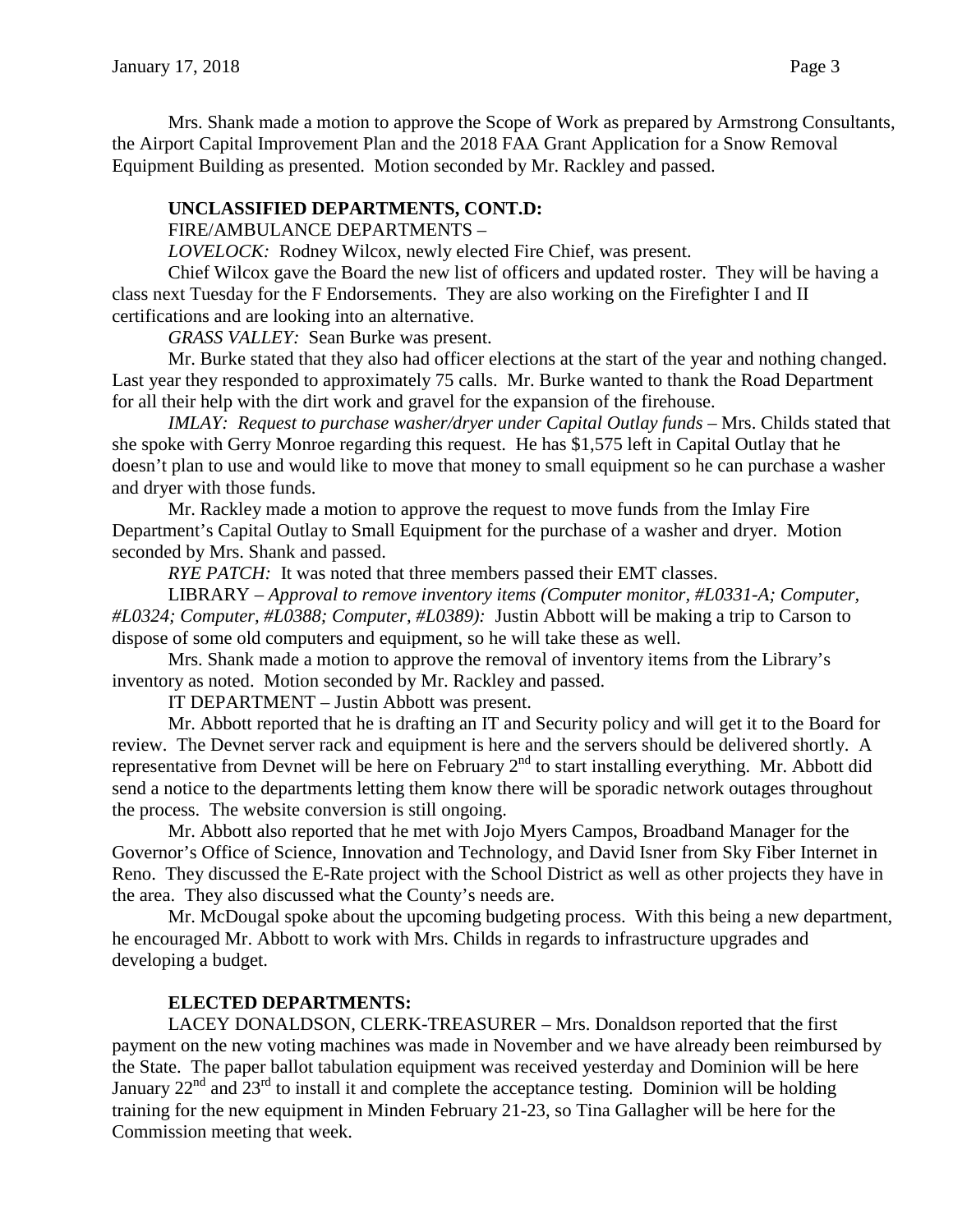*Approval of corrections/changes to the Tax Roll:* A Tax Roll adjustment was submitted for APN #007-041-11, Quint and Kay Dawn Hughes. Mrs. Donaldson explained that this piece of property is an unbuildable driveway and was previously assessed as such. At some point the land value reverted back to a higher value. The adjustment would result in a \$46.52 credit.

Mrs. Shank made a motion to approve the Tax Roll correction as presented for APN #007-041- 11. Motion seconded by Mr. Rackley and passed.

RENE CHILDS, RECORDER-AUDITOR – *Approval of Corrective Action Plan to be presented to the Nevada Department of Taxation pertaining to the correction and prevention of violations of Nevada Law:* Mrs. Childs explained that we have a new representative at Taxation and he has asked for additional information.

Mrs. Shank made a motion to approve the Corrective Action Plan pertaining to the correction and prevention of violations of Nevada Law as noted in the FY2017 audit. Motion seconded by Mr. Rackley and passed.

Mrs. Childs also spoke about the outage mentioned by Mr. Abbott. By statute, they are required to record 8 hours a day. They no longer have a manual way to record; it is all done by the computer. Mr. McDougal asked in the future if Mr. Abbott's schedule could be modified so this can be done on a weekend or after hours. Mr. Abbott stated that he would normally do that, but this time it is a vendor issue.

Mrs. Childs stated that the budget forms have been distributed and the Board will need to consider dates for budget workshops in March.

LAURI CERINI-JONES, ASSESSOR – Mrs. Cerini-Jones stated that she did receive two formal appeals for the Board of Equalization, but one has withdrawn. She is working on a Stipulated Agreement for the other appeal. Ms. Lerner is doing an audit on the Landfill Account assessments.

**UPDATE ON PROGRESS OF SITE LOCATION, DESIGN, FUNDING, AMENITIES AND CONSTRUCTION OF LAW ENFORCEMENT CENTER:** Mr. Rackley stated that the trees have been removed. Mr. Rackley has been speaking with LCA in regards to the building plan.

**PROCLAMATIONS AND AWARDS:** There were no proclamations or awards considered.

**BOARD APPOINTMENTS/RESIGNATIONS/VACANCIES:** HUMBOLDT RIVER

BASIN WATER AUTHORITY – A letter was received from Paul Davidson resigning as of January 17, 2018. It was noted that there are five alternates. Mr. Shields stated that we still need to advertise.

Mrs. Shank made a motion to accept the resignation of Paul Davidson from the Humboldt River Basin Water Authority effective January 17, 2018. Motion seconded by Mr. Rackley and passed.

NATURAL RESOURCE ADVISORY COMMISSION – A letter was received by Casey Kiel asking to be reappointed to the Natural Resource Advisory Commission, representing Mining (Seat E).

Mrs. Shank made a motion to re-appoint Casey Kiel to the Natural Resource Advisory Commission, Seat E with a term expiring 12/31/21. Motion seconded by Mr. Rackley and passed.

**APPROVAL OF PERSHING COUNTY CREDIT CARD POLICY:** There was discussion regarding the timeframe when the vouchers for payment are turned back into the Recorder's office. Mrs. Childs stated that she is holding firm on the three days. Mr. Shields stated that he drafted the policy with help from Commissioner Shank and Mrs. Childs. Mr. Shields spoke with the department heads he felt would most be affected by the policy. One of those department heads requested a five day turnaround time. Mr. Shields is just bringing the option forward and it is up to the Board to make that determination.

Mrs. Shank stated that the issue is being able to make the payment to the bank timely without incurring late charges. Mr. McDougal agreed. Mrs. Childs stated that every department has a back-up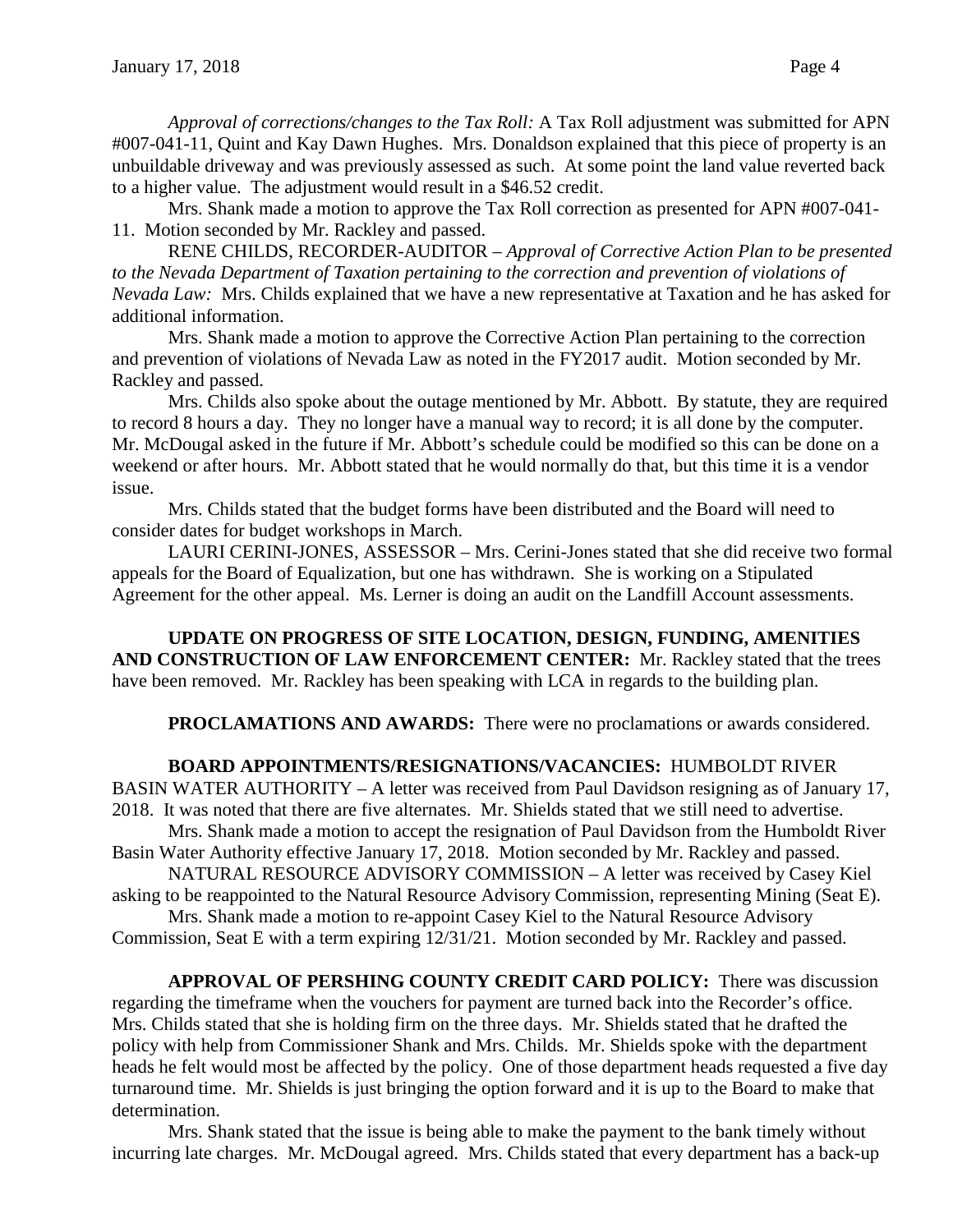person authorized to sign vouchers if the department head is gone. She also stated that vouchers can be flagged to sign at a later date if necessary as well.

Mrs. Shank made a motion to approve the Pershing County Credit Card Policy, updating page 1 of the attachment to say the vouchers must be submitted to the Recorder-Auditor's Office within three days after receiving the statement. Motion seconded by Mr. Rackley and passed.

**ACCEPTANCE OF RESIGNATION FROM BELINDA MURPHY-DENMARK, DO AS PERSHING COUNTY HEALTH OFFICER AND APPOINTMENT OF DR. KAMIN VAN GUILDER, MD AS PERSHING COUNTY HEALTH OFFICER:** Mr. Rackley made a motion to accept the resignation of Belinda Murphy-Denmark, DO as the Pershing County Health Officer effective January 31, 2018 and to appoint Dr. Kamin Van Guilder, MD as Pershing County Health Officer effective February 1, 2018. Motion seconded by Mrs. Shank and passed.

**SALARY RESOLUTION:** A. PAREDES-NIETO, SHERIFF'S DEPARTMENT – Mrs. Shank made a motion to approve the Salary Resolution for Alfredo Paredes-Nieto, moving him from an LE11- 2 to a LE12-1 effective January 4, 2018, which doesn't change the salary. Motion seconded by Mr. Rackley and passed.

**GRASS VALLEY ADVISORY BOARD:** Sean Burke and Paul Schlehr were present.

Mr. Schlehr thanked the Board for the use of the radar trailer. Mr. Burke already submitted the budget to Mrs. Childs with a reduction of \$1000. Mr. Schlehr stated that the transfer station has been better since the holidays. Their next meeting will be on January  $29<sup>th</sup>$  and CPR training will be provided after the meeting.

Mr. Burke stated that he also spoke with Mr. Hill about the transfer station. It is better and Hoss is coming nearly every day. The Fire Department would be willing to burn if there was a burn pit. Mr. Burke spoke about the lights and doors being replaced. The roof is still leaking and mold is developing.

Mr. Burke also stated that they are contemplating holding a town hall meeting on March  $24<sup>th</sup>$ . The Board would like the Community Center named in honor of Annette Stripe.

**PLANNING AND BUILDING DEPARTMENT AND IMLAY WATER:** REQUEST FOR REVIEW AND APPROVAL OF A PARCEL MAP APPLICATION ON APN # 007-271-15 FOR MARY ANN JOHNSON. THE APPLICANT IS PROPOSING THE DIVISION OF THE EXISTING PARCEL INTO ONE (1) 87.06 ACRE ± PARCEL AND ONE (1) 35,790 SQUARE FOOT (.82 ACRE) PARCEL FOR THE PURPOSE OF SEPARATING THE EXISTING RESIDENTIAL AREA FROM THE AGRICULTURAL LAND. THE PARCEL IS ZONED LOW DENSITY SUBURBAN (LDS) AND LOCATED AT 165 ROGERS ROAD IN PERSHING COUNTY, NV – The Planning Commission met on January 3, 2018 and are recommending approval.

Mrs. Shank made a motion to approve the Parcel Map application on APN # 007-271-15 for Mary Ann Johnson as recommended by the Planning Commission noting the Findings in PCDC Section 17.404.35 A.-O. Motion seconded by Mr. Rackley and passed.

UPDATE ON FIRE INSPECTIONS FOR COUNTY BUSINESS LICENSES AND APPROVAL TO APPOINT FIRE INSPECTOR AND DISCUSSION OF QUALIFICATIONS AND TRAINING – This came up as a business is changing hands and in applying for the Business License it states a fire inspection is required. Mr. Evans did some research into the certification requirements. Mr. Rackley spoke with Nathan Carmichael and he is interested. Mike Heidemann was present and spoke about the certification as well. Mr. Rackley will see if Mr. Carmichael or Mr. Burke are qualified to do the inspection now and then this will be addressed in the future.

DEPARTMENT UPDATE – Mr. Evans stated that he has also turned in his budget to the Recorder-Auditor's office. There will be a Planning Commission meeting in February.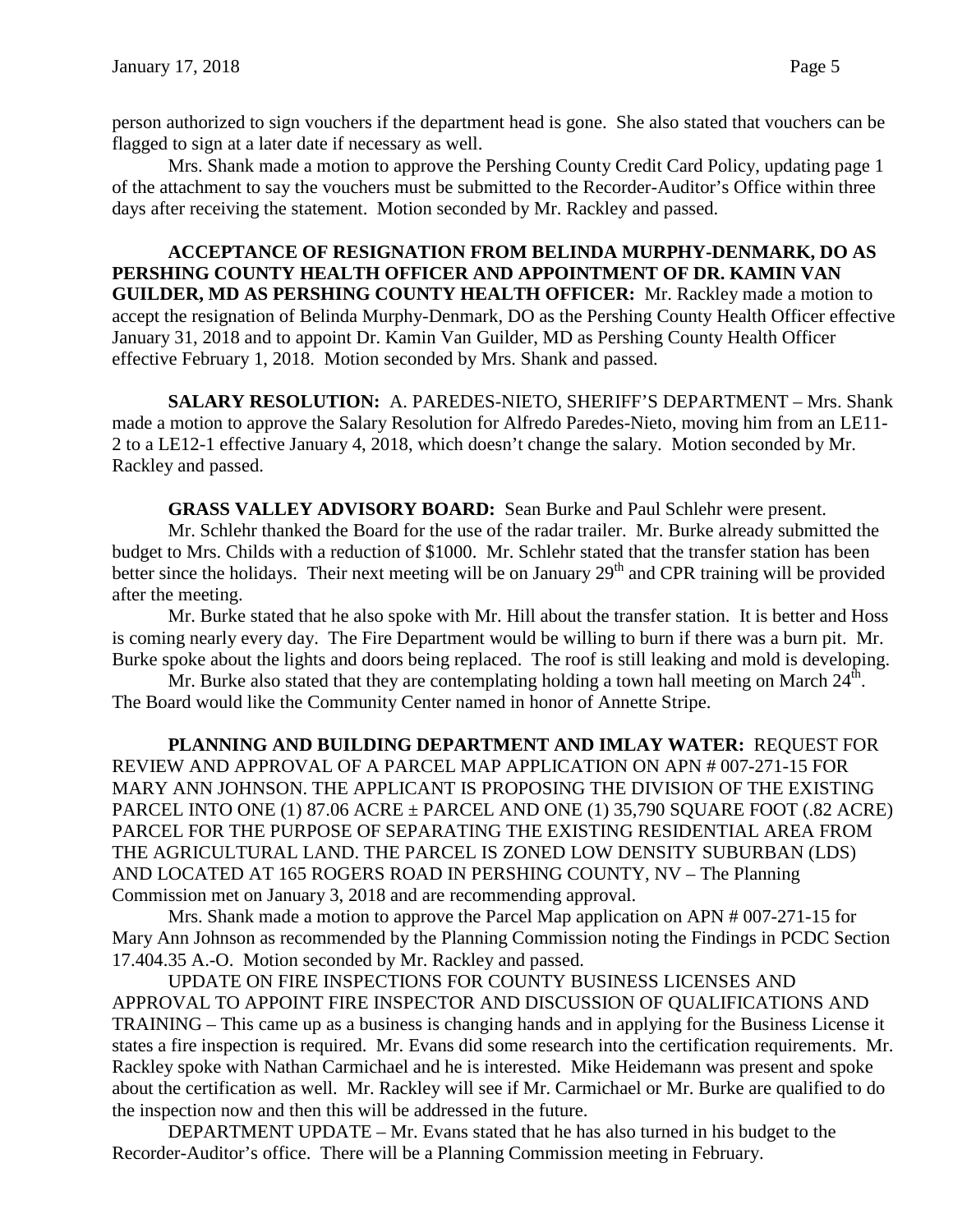# **APPROVAL TO LEVY ANNUAL SPECIAL ASSESSMENT ON ALL TAXABLE PROPERTY WITHIN THE CONFINES OF THE GRASS VALLEY GROUNDWATER BASIN FOR THE FISCAL YEAR JULY 1, 2018 TO JUNE 30, 2019 IN THE AMOUNT OF \$11,318.32:**

Mrs. Shank made a motion to approve the annual levy of a special assessment on all taxable property within the confines of the Grass Valley Groundwater Basin for the Fiscal Year July 1, 2018 to June 30, 2019 as presented. Motion seconded by Mr. Rackley and passed.

# **APPROVAL OF ORDER FOR TRIAL JURORS FOR 2018 CALENDAR YEAR:** Mrs.

Shank made a motion to approve the Order for Trial Jurors for the 2018 Calendar Year. Motion seconded by Mr. Rackley and passed.

The meeting recessed at 10:14 a.m. and reconvened at 10:15 a.m.

**HEIDI LUSBY-ANGVICK, PCEDA, WNDD:** PRESENTATION OF THE PERSHING COUNTY ECONOMIC DEVELOPMENT AUTHORITY STRATEGIC PLANNING PROCESS, PHASE II – DEVELOPING VISION, MISSION, VALUES – Ted Bendure, PCEDA Chairman, was also present.

Mrs. Heidi Lusby-Angvick gave a power point presentation regarding the plan. In Phase II they will review and analyze the data obtained in Phase I and hold community workshops. They have started developing the SWOT (Strengths, Weaknesses, Opportunities, and Threats) Analysis. This information has been presented to the PCEDA Board, the County Commissioners today, and will be given to the City Council in the near future.

Mr. Shields gave an email from Alan Freemeyer to Mr. McDougal stating that the Pershing County Economic Development and Conservation bill passed in the House last night and is on to the Senate.

**CORRESPONDENCE:** There was no additional correspondence discussed.

**REPORT FROM ADMINISTRATIVE ASSISTANT:** Mrs. Wesner did not have anything to report.

SET DATES FOR BUDGET WORKSHOPS – The Board decided on full days on March 19<sup>th</sup> and  $20<sup>th</sup>$ , continuing after the Commission meeting on March  $21<sup>st</sup>$  and possibly a half day on March  $23<sup>rd</sup>$ if needed. The meetings will begin at 8:30 a.m.

**ITEMS FOR FUTURE AGENDAS:** The Board would like to schedule a Jail Inspection for February  $7<sup>th</sup>$ , 2018 at 7:30 a.m.

**MATTERS OF THE BOARD FOR DISCUSSION, BOARD MEMBER REPORTS, BOARD LIAISON REPORTS:** Mrs. Shank stated that she has been out of town and didn't have anything to report.

Mr. Rackley spoke about the State meeting of the various TV Boards that is coming up on February 9<sup>th</sup>. Mr. Rackley asked if there was a way to have lunch catered for the attendees. Mrs. Childs would have to look at the budget lines. In regards to the 911 Committee, Mr. Rackley is still trying to talk to the individual that could fill that seat. Mr. Rackley would like to talk about the upcoming project at Derby Field. He stated that he feels that the County needs a project manager and he would be willing to do that.

Mrs. Shank made a motion to appoint Mr. Rackley as project manager for the upcoming FAA project at Derby Field. Motion seconded by Mr. Rackley and passed. (There was no agenda item regarding project management for Derby Field.)